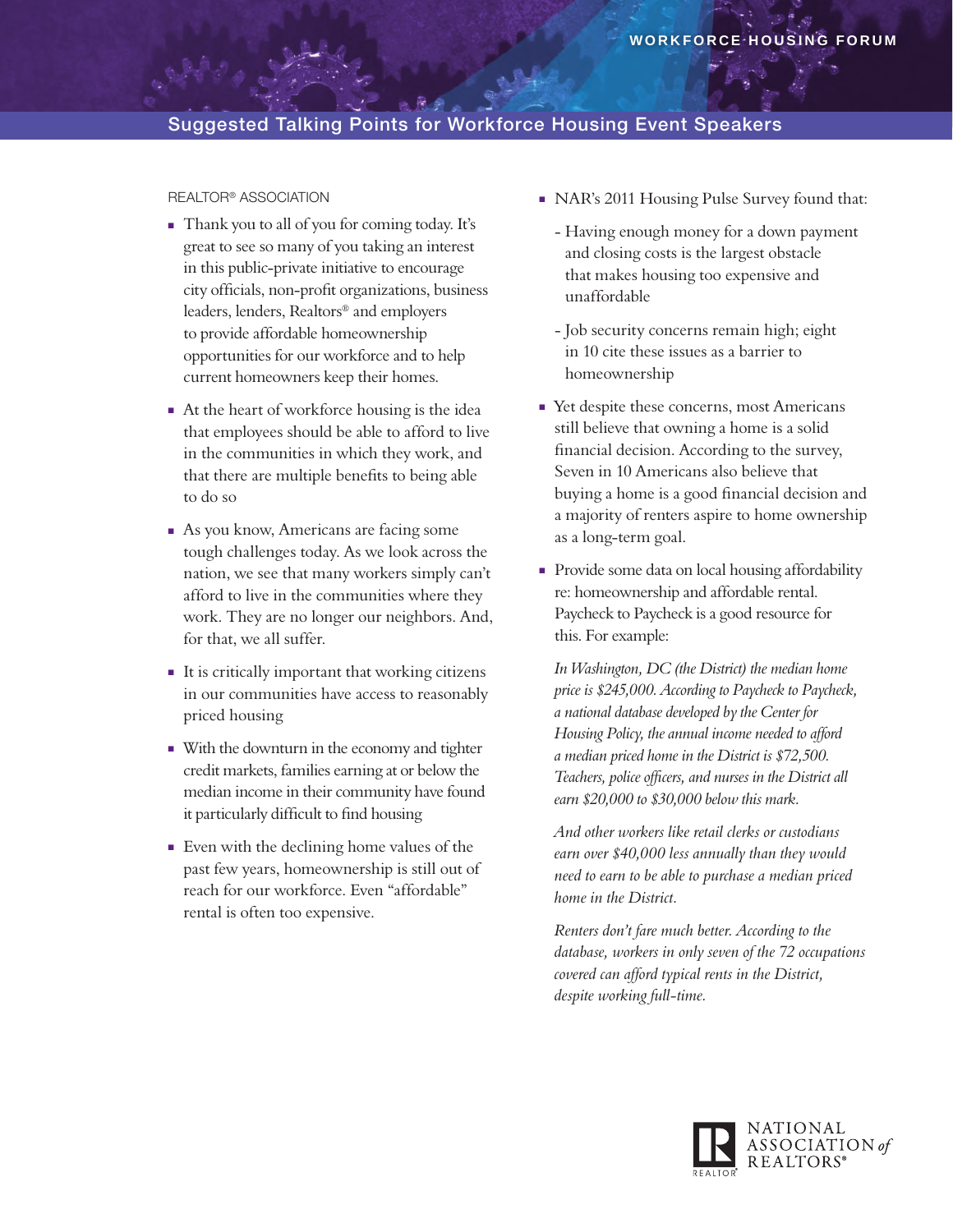## Suggested Talking Points for Workforce Housing Event Speakers

- <sup>n</sup> Besides the damage to families, the shortage of workforce housing also hurts local employers by making it more difficult to attract and keep workers
- <sup>n</sup> Workforce housing can play a critical role in helping our communities to stabilize and the economy to recover
- Public-private partnerships are using workforce housing initiatives to promote targeted neighborhood revitalization, practice "smart growth," and address regional imbalances in housing and jobs
- Well-designed workforce housing programs can contribute to neighborhood revitalization and support a broad range of community development goals, such as infill development, community involvement and civic participation
- Communities benefit from having increased access to affordable housing, including both homeownership and stable affordable rental homes. Higher homeownership rates generally correspond to greater neighborhood stability as well as increased tax revenues from both the homeowners and the retained businesses.

#### Public Official Keynote

<sup>n</sup> I want to thank [association name] for undertaking this initiative and for all of you for coming today to find out how you can participate and be part of this initiative

- <sup>n</sup> I understand the importance of a strong employment base and the need to have a range of housing options that are affordable to our workforce. I also understand that we need to expand housing opportunities and make housing more accessible for our residents.
- I am encouraged by the participation of the business leaders and lenders who have joined us this morning [names of the lender partners]. And, I applaud your efforts for your commitment to making homeownership a reality for more hard working families. You can work together with the non-profits in our community and the local Realtors® who can help you initiate your own EAH program.
- <sup>n</sup> When working families are not able to live close to work, their long commutes contribute to traffic congestion and air pollution
- <sup>n</sup> Unstable and unaffordable housing markets, as well as neighborhoods and families devastated by foreclosures, affect businesses with increased stress levels, reduced worker productivity, and unsafe neighborhoods
- **Exercise 5 Is Serious and varied housing challenges abound** throughout [city/region]. The problems range from lack of affordable housing to the need for economic development to stabilize and revitalize communities so potential homeowners can purchase quality housing.
- <sup>n</sup> The future economic health of the region and our local communities is dependent on maintaining a stable and competitive workforce for our businesses and industries, which means we need a diverse range of housing options located near jobs and transportation/transit